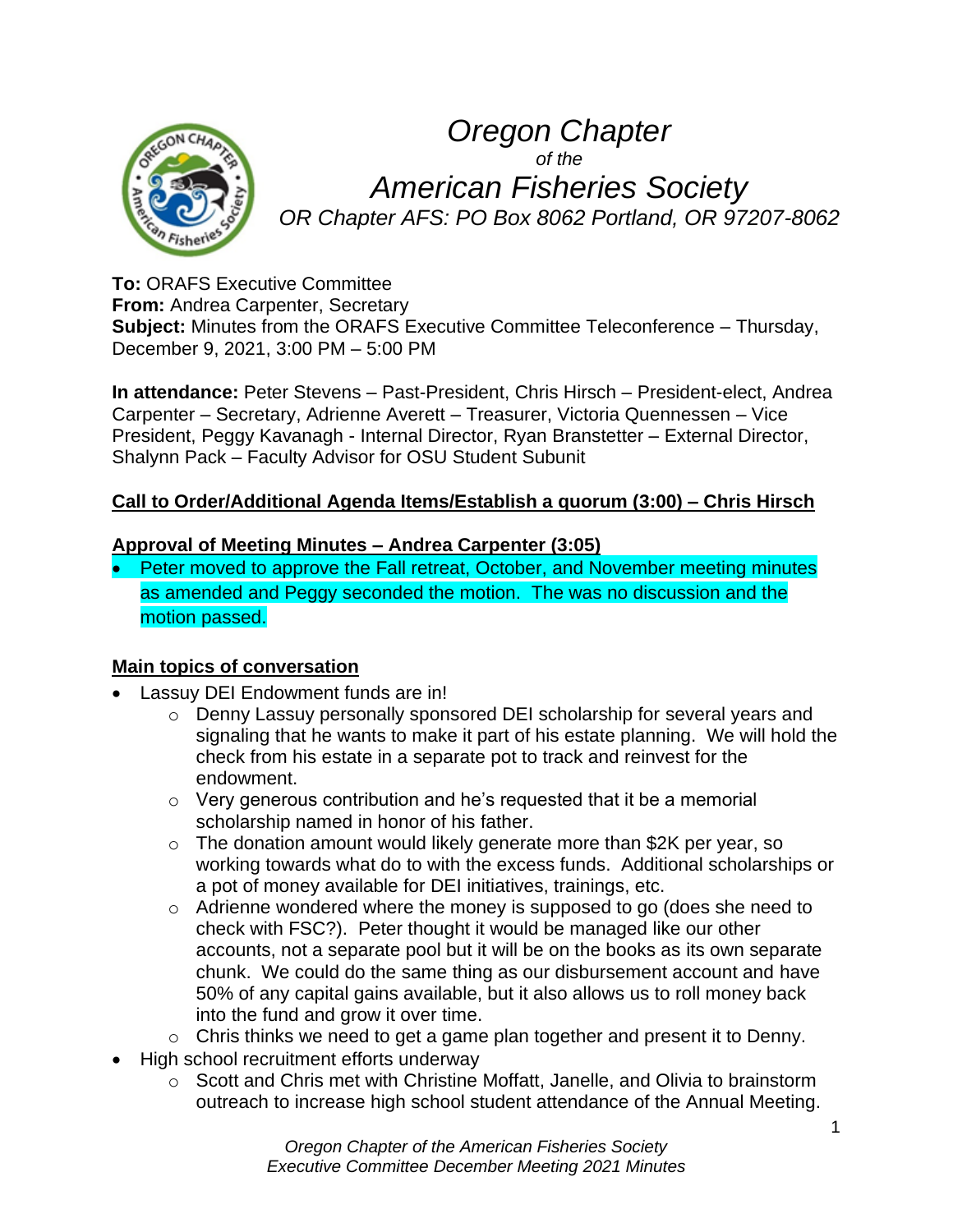- Salmon bowl science competition in February and will coordinate with the organizers.
- Several other avenues such as South Coast teacher associated with the South Slough, Salmon Watch (Shivonne Nesbit is on the board)
- Janelle created a flyer to advertise it.
- **EXED** Ideas for an orientation to explain what the different parts of the meeting are and assign meeting buddies (possibly use the Student Subunits for this). Give them some insight into the college experience too.
- Peter suggested talking to Todd Hanna or Marla with MHCC. Chris will follow up.
- Annual meeting review
	- o Chris meeting with Dan Orgill to discuss the contract for the program.
	- o Chris has lined up Amy Fullerton from NMFS for the final plenary session to pull everything together at the end of the conference. Bios and photos are up for the other plenary speakers.
	- o The Society is putting together a lot of effort to get tribal involvement for the Spokane meeting in August.
	- o There are two symposia leads that are interested in getting and extension on abstract submission. Peter suggested that it only impacts Chris, so it's largely a call that she can make but don't move it past Christmas or New Year's.
	- o Chris said that some of the symposia have changed and not gotten off the ground – she will check in with Andrea about getting those changed/updated on the Abstract Management site.
	- o Started recurring planning meetings.
		- Student paper judging committee (Ivan and Stephanie) have a scheduling conflict for the timeslot but were able to give some information offline.
		- Chris has not been able to contact with Gwen Bury. Peggy has reached out a few times but has not heard back, she suggested contacting Becky about it.
	- o Peter suggested having the plenary speakers in the Piscatorial Press to generate interest in attending. We could also announce them on social media.
	- $\circ$  There are currently 5 OSU undergrads registered to attend for credit, and Shalynn thinks there will be 5+ more who are attending but not for credit (so they're not on our radar). Shalynn said that they are doing a conference orientation for them as well and they could team up with MHCC and the high school students if interested.
	- o Andrea suggested an idea of those students presenting during the poster session. Shalynn said they're Scott's students so he could assign that to them.
	- o Action item: Andrea will follow up with Scott to suggest promoting students present at the poster session.
- Revisit regular meeting time?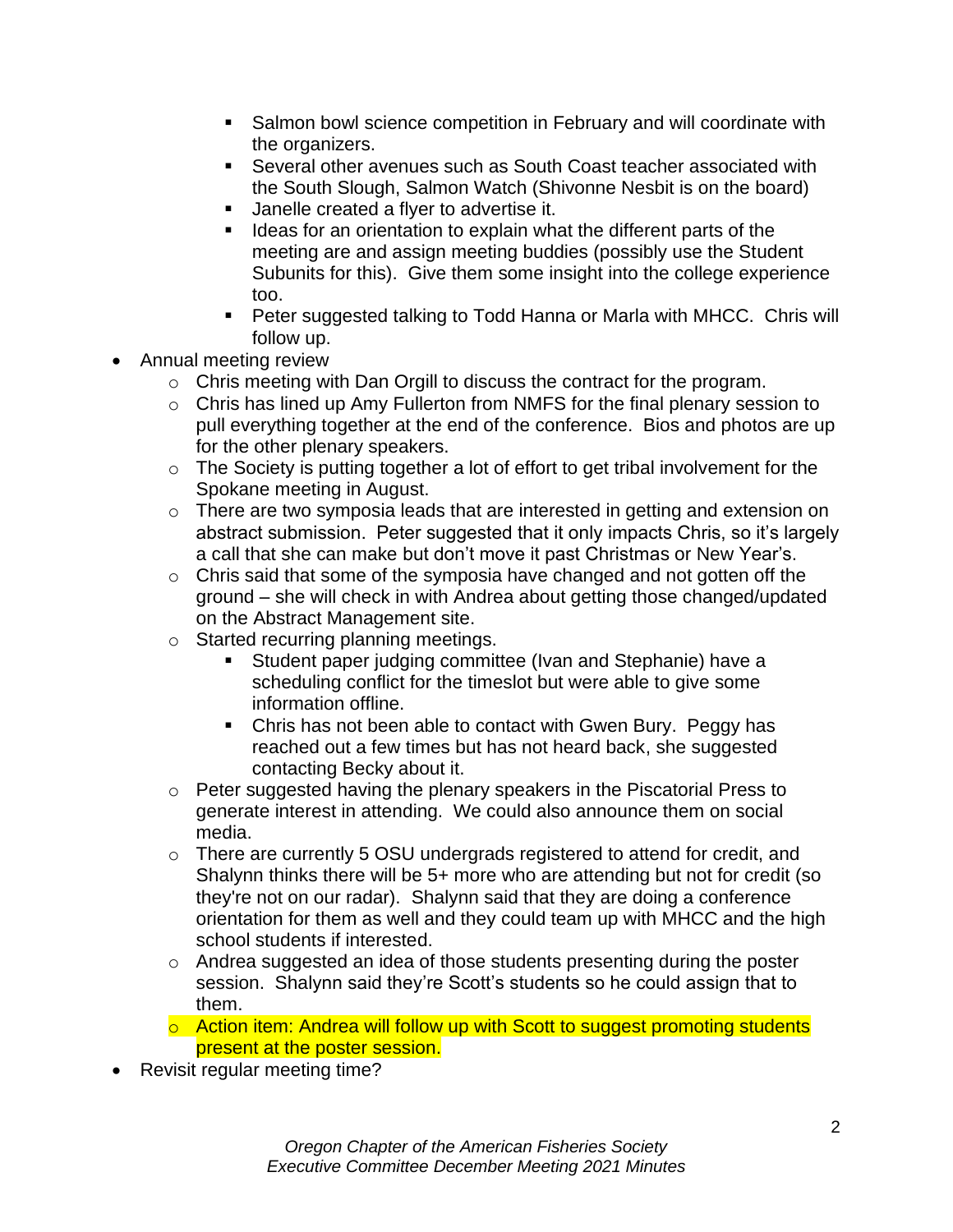- $\circ$  Scott has had a few conflicts with other meetings and finals. Andrea has a meeting that sometimes butts up to this meeting, but it doesn't always match up.
- o No one really had a burning itch to change the meeting time, so we'll keep it as is for now.

## **Officer Reports**

### **President – Scott Heppell**, not present

## **Past-President – Peter Stevens**

- Will start circulating info for vendors
- Has lots of officers lined up for next year's ExCom from ODFW and OSU. Still looking for External Director and President.
- Forwarding headshots and bios for officers running for positions to Stacy for the Piscatorial Press.

## **President-Elect – Chris Hirsch**

- Should ORAFS offer discounted vendor registration for Lauren (Annual Meeting logo artist)?
	- o \$500 honorarium for artist in Annual Meeting Budget
	- o Chris can offer honorarium or combo with vendor booth. For transparency, we should probably proceed with the payment, and it is up to Lauren if she wants to purchase the vendor booth.
	- $\circ$  Peter said we need to be more explicit in the future in whether they're a contractor or whether they're donating some of their work to us as a service for AFS.
	- $\circ$  Ask her about the Attendee Hub work as well, whether it's part of the honorarium or additional contract.
	- o Action item: Andrea will forward the Attendee Hub artwork requirements to Chris for her discussion with Lauren.

#### **Vice President – Vic Quennessen**

- Still submitting donations, lots of gift cards so far and some artwork.
- Student mixer contact info Jake and Christian are the volunteers to help with that.
- Swag prize structure for volunteers soliciting donation and for the volunteers helping to pull the meeting off.
- Auctria fixed the site so all sponsors will be paying the stripe processing fee
- She will be stateside for the conference so she can host the poster session or anything else that needs assistance.

## **Internal Director – Peggy Kavanagh**

- Meeting with Christina to organize some swag for volunteers and will get back to Vic.
- Spoke with Gabe no DEI scholarship applications yet. She's encouraging him to put something in the Piscatorial Press to advertise the scholarship a bit more.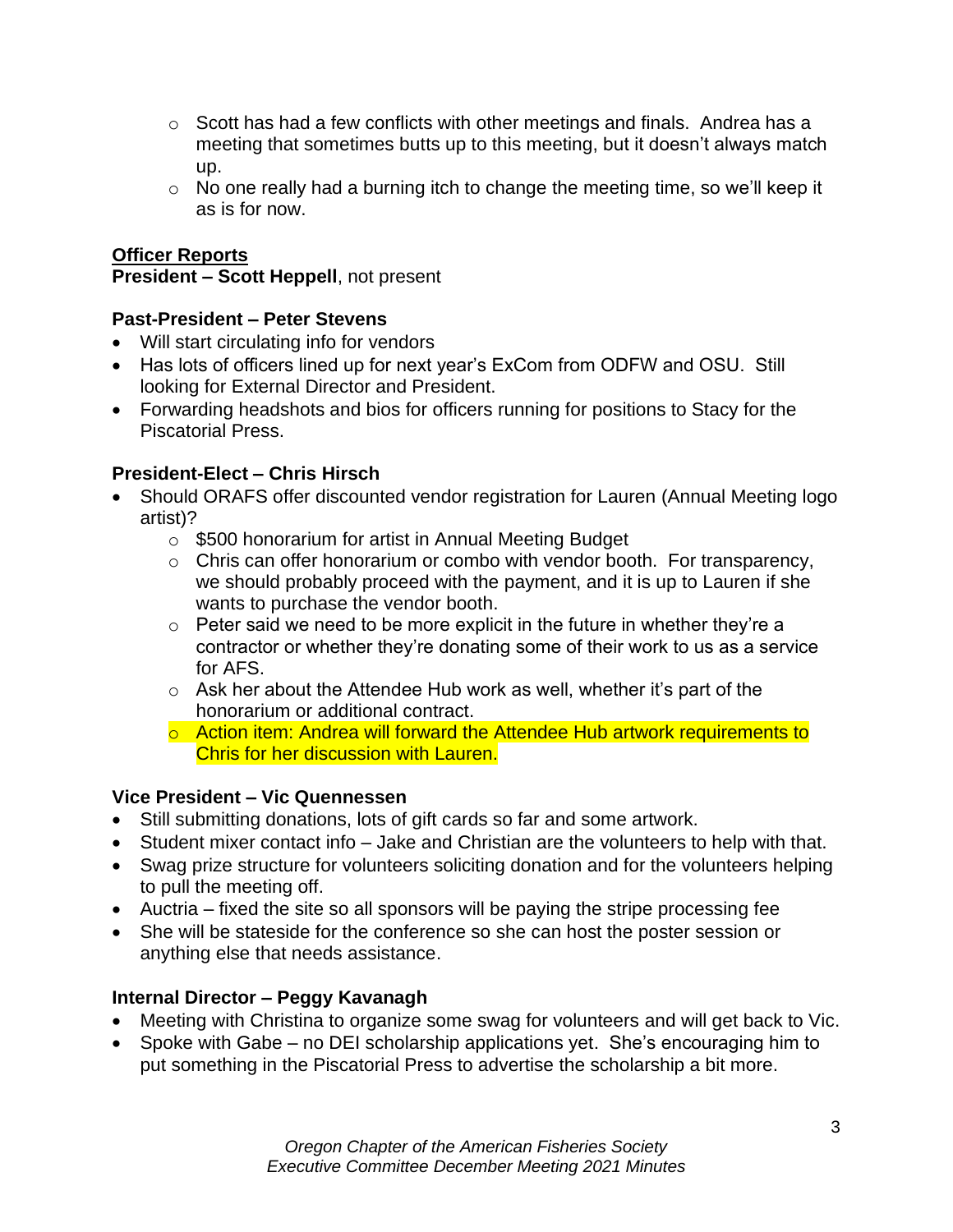- Received the 2024 and 2025 contracts from Riverhouse for the Annual Meetings. She's going through that with Cheryl.
- Tomorrow at 8am meeting with Trisha from CVENT who is getting us started with Attendee Hub. Andrea also sent out training links for CVENT.

## **External Director – Ryan Branstetter**

Nothing to report

## **Secretary – Andrea Carpenter**

- Artist for the annual meeting logo, Lauren Zatkos, signed the logo and we added a sentence to the Summary page to give her credit for her artwork.
- As of this morning, 119 registrants! However, we only have 16 abstracts submitted. We need to do what we can to get those abstracts rolling in.
	- o Chris checked in with symposia leads to see where they were as far as talks planned and submitted abstracts.
	- o Vic suggested posting this information on social media.
- GatherTown has Chris found someone to head that portion of the meeting?
	- $\circ$  Chris said she wanted to talk with CVENT to hear how it interacts with Attendee Hub. She really liked that you could see who were in different rooms.
	- $\circ$  Peggy thought she saw promos for other networking options, and we'll likely hear about them from Trisha at our meeting.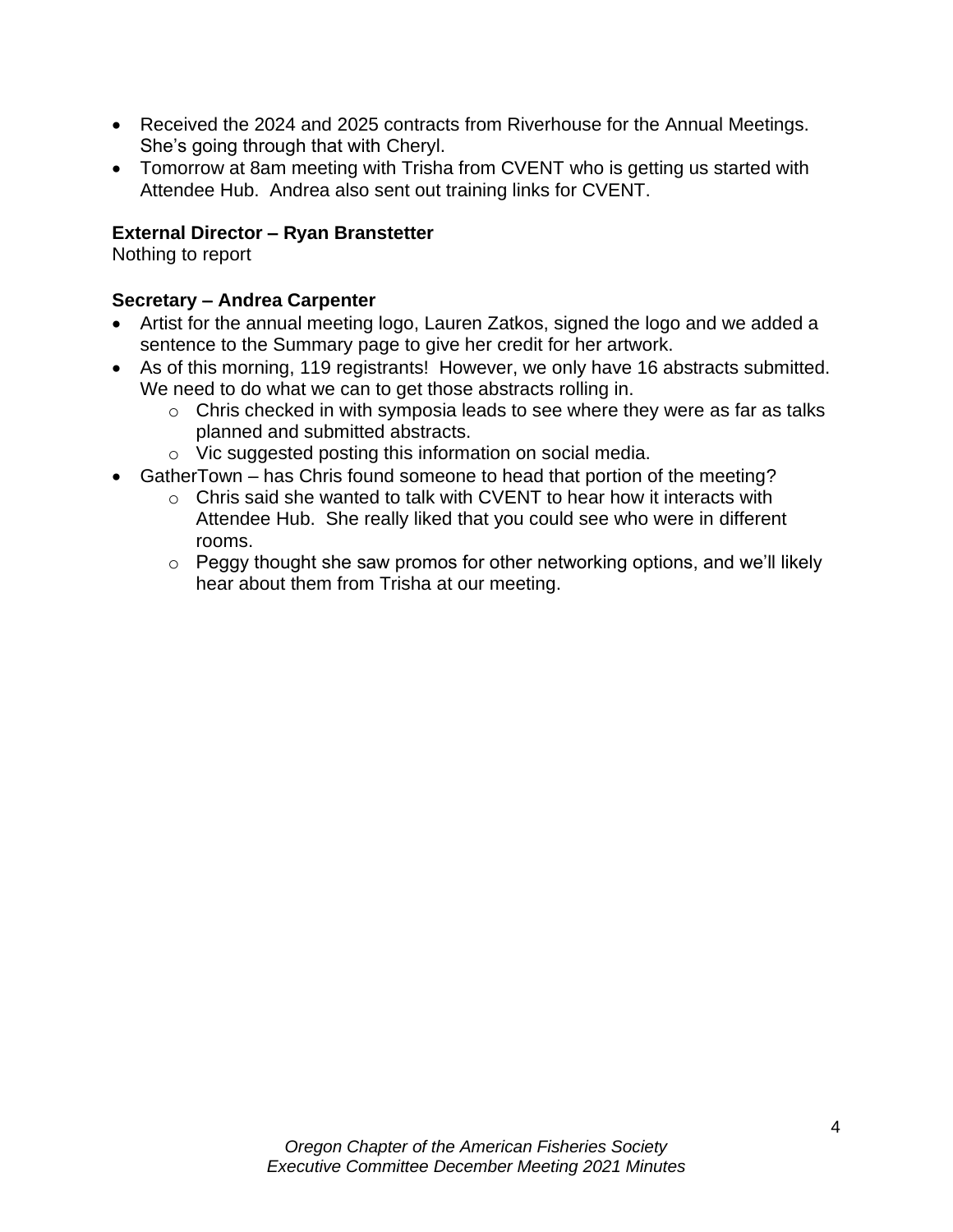### **Treasurer – Adrienne Averett**

• Treasurer's report<br>Statement of Financial Position

**Oregon Chapter - American Fisheries Society** As of December 9, 2021 **Accrual Basis** 

|                                        | DEC 9, 2021 |
|----------------------------------------|-------------|
| Assets                                 |             |
| <b>Current Assets</b>                  |             |
| <b>Cash and Cash Equivalents</b>       |             |
| <b>Small Business Account</b>          | 51,427.36   |
| <b>Total Cash and Cash Equivalents</b> | 51,427.36   |
| <b>Total Current Assets</b>            | 51,427.36   |
| <b>Long Term Assets</b>                |             |
| <b>Bouck Memorial Investment</b>       | 18,952.10   |
| <b>ORAFS Investment</b>                | 496,056.10  |
| <b>Total Long Term Assets</b>          | 515,008.20  |
| <b>Total Assets</b>                    | 566,435.56  |
| <b>Liabilities and Equity</b>          |             |
| <b>Equity</b>                          |             |
| <b>Current Year Earnings</b>           | (6,570.74)  |
| <b>Retained Earnings</b>               | 46,581.10   |
| <b>Unrestricted Net Assets</b>         | 526,425.20  |

**Total Liabilities and Equity** 

**Total Equity** 

- Current assets include \$11.40 credit from CVENT (with cryptic memo which hasn't been reconciled).
- Electronic payment to CVENT for the 3-year contract in the amount of \$23,509.90 which should clear around December 13<sup>th</sup>.
	- o Peter received an inquiry about payment for our contract. Chris has received it as well (her message was an automated message).
	- o Action item: Peter will forward that message to Adrienne to see if it lines up with the invoice she paid.
- She let Tony and Troy know about the contract payment and will discuss at the next FSC meeting whether we want a disbursement to come back to cover those costs or if we want to keep those invested so the money can grow for us.

#### **Student Subunit** – MHCC and OSU, not present

#### **Final conversations**

• Laura Tesler photo print donation <https://laurateslerphotography.com/portfolio>

566,435.56

566,435.56